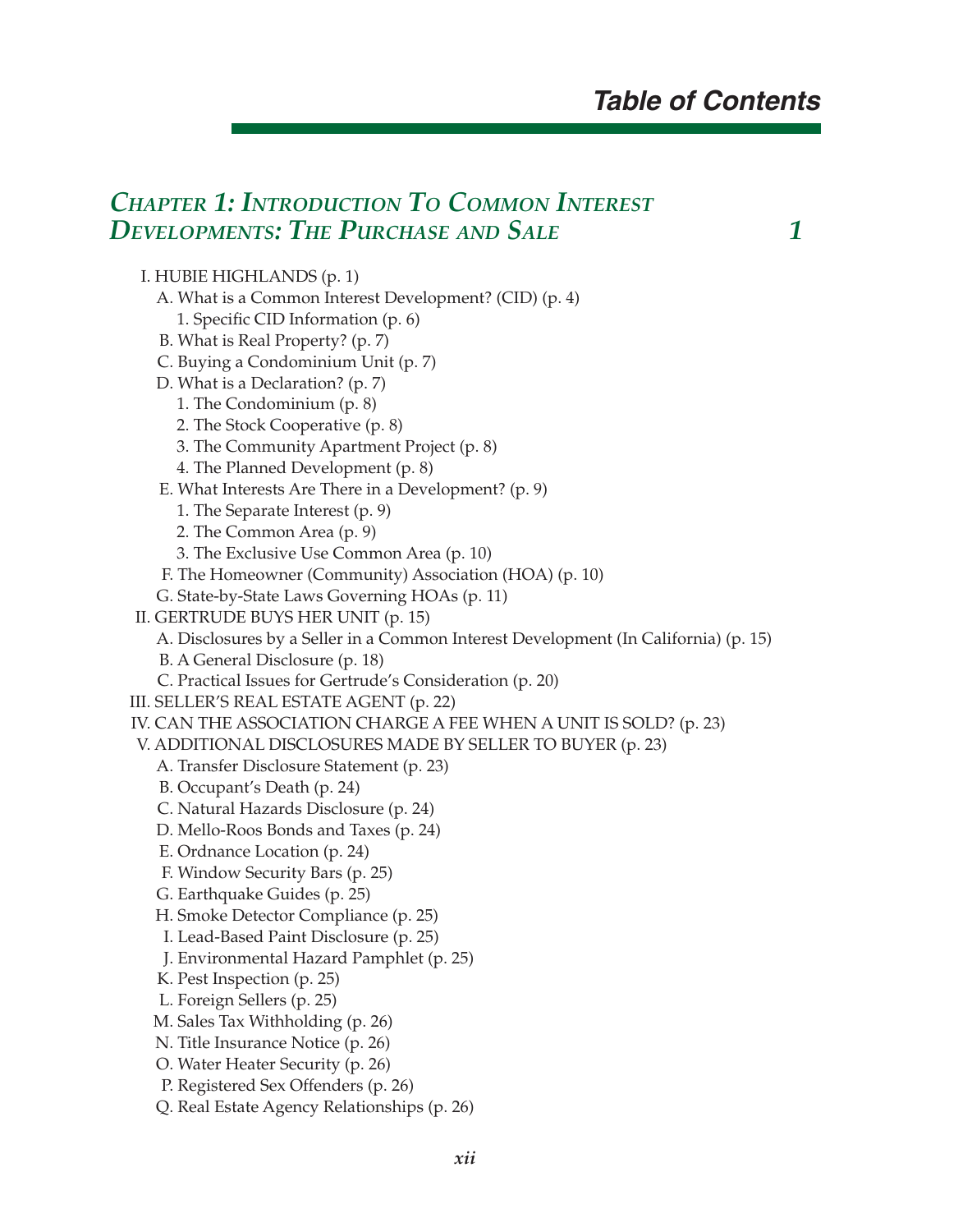VI. DISCLOSURE LITIGATION (p. 26) VII. SUMMARY (p. 29) VIII. REVIEW QUESTIONS (p. 30)

## *CHAPTER 2: HOMEOWNER (COMMUNITY) ASSOCIATION MANAGEMENT 33*

- I. MANAGEMENT OF THE DEVELOPMENT (p. 33)
	- A. An Introduction to Managing the Development (p. 33)
	- B. What a Manager Should Know About the Community Association and the Board of Directors (p. 38)
	- C. The Board of Directors (p. 39)
	- D. Effective Parliamentary Procedure (p. 52)
	- E. Corporate Officers (p. 55)
- II. MANAGER'S JOURNAL (p. 56)
- III. CHAPTER SUMMARY (p. 57)
- IV. REVIEW QUESTIONS (p. 58)

#### *CHAPTER 3: THE BOARD OF DIRECTORS 63*

- I. AUTHORITY AND RESPONSIBILITY OF THE BOARD OF DIRECTORS (p. 63) A. Source of Authority (p. 63)
	-
	- B. Board Responsibility to the Association (p. 65)
- C. Board Responsibility to the Public/State (p. 66) II. DIRECTOR PROTECTION FROM LIABILITY (p. 69)
- - A. Business Judgment Rule (p. 69)
	- B. Insurance Protection (p. 71)
	- C. The Statute of Limitations (p. 72)
	- D. Protection Tips (p. 72)
- III. LIABILITY OF THE HOMEOWNER (COMMUNITY) ASSOCIATION FOR INJURY
- OR PROPERTY DAMAGE (p. 73)
	- A. Failure to Maintain the Common Area (p. 73)
	- B. Criminal Activities (p. 77)
	- C. Preventive Programs (p. 79)
	- D. Member Protection (p. 79)
	- IV. BOARD MEMBERS WANT TO PROTECT PERSONAL ASSETS (p. 81)
		- A. Purchase Insurance (p. 83)
		- B. Find and Fix (p. 83)
	- V. A DIRECTOR'S CONFLICT OF INTEREST WITH THE ASSOCIATION (p. 84)
	- VI. MANAGER'S JOURNAL (p. 86)
	- VII. CHAPTER SUMMARY (p. 87)
	- VIII. REVIEW QUESTIONS (p. 89)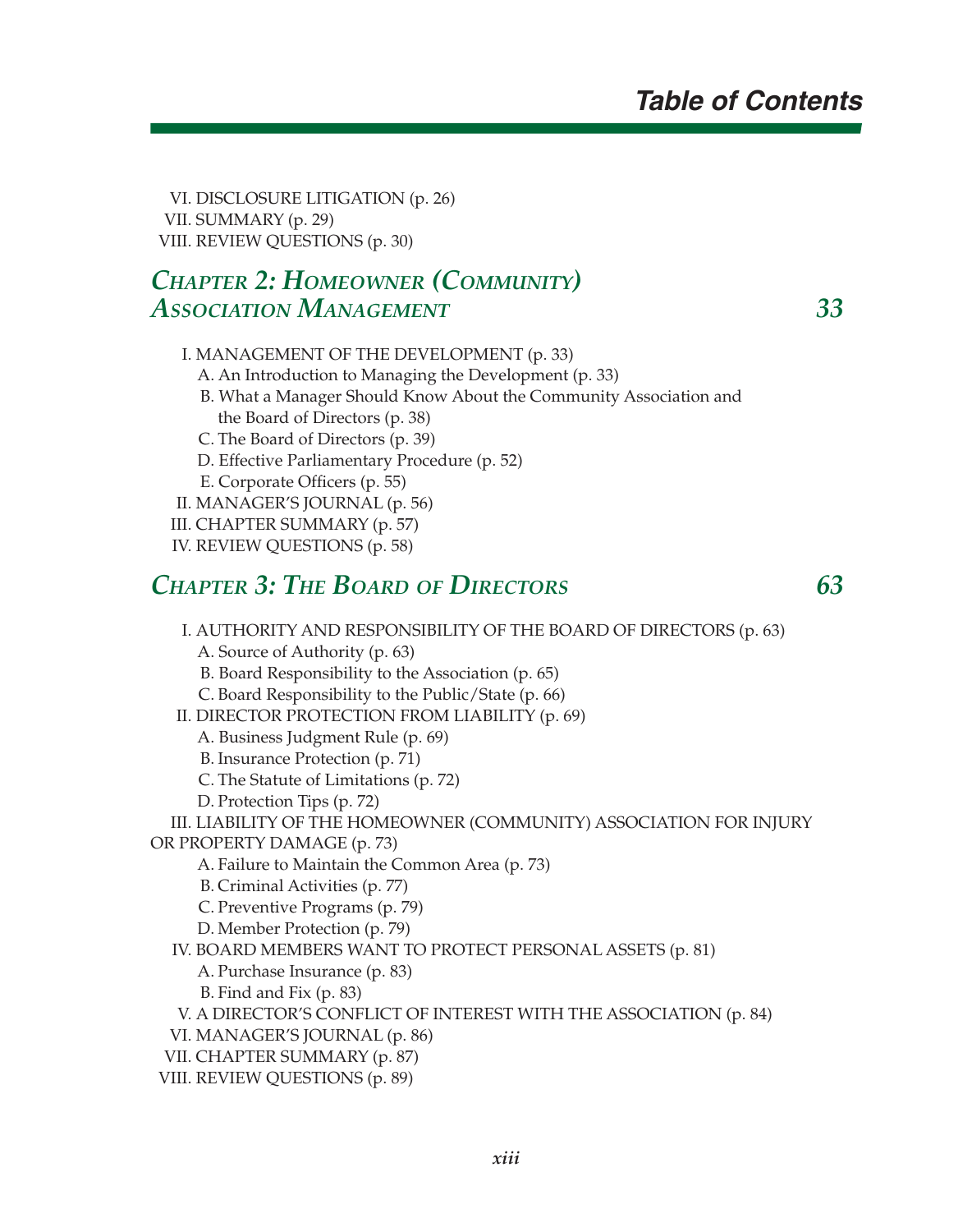#### *CHAPTER 4: ASSOCIATION MEETINGS 93*

 I. RIGHTS OF THE MEMBERSHIP (p. 93) A. Membership Meetings – Introduction (p. 95) B. Gertrude's First Meeting (p. 95) C. Failure to Hold Meetings (p. 96) D. Special Meetings (p. 96) II. NOTICE OF MEETINGS (p. 96) A. Notice of Regular Meeting (p. 96) B. Certain Actions Must be in Notice of Meeting (p. 97) C. Notice of Special Meetings (p. 98) III. THE MEETING (p. 99) A. Quorum (p. 99) B. Alternative to Actual Meeting – Written Ballot (p. 100) C. Waivers for Defects (p. 101) D. Who Can Attend the Membership Meeting? (p. 101) E. Membership Definition (p. 103) IV. VOTING (p. 106) A. Eligibility to Vote (p. 106) B. Choosing Voting Language (p. 106) C. The Voting (p. 107) D. Voting by Proxy (p. 108) E. Proxy Specifics (p. 109) F. Irrevocable Proxies (p. 111) G. Some Thoughts About Proxies (p. 112) H. Written Ballot Voting (p. 112) I. Written Ballot Issues (p. 113) J. Distribution of Written Ballots (p. 113) K. Practical Problems With Written Ballots (p. 114) V. MAKING IT WORK (p. 114) A. Inspectors of Election (p. 114) B. Court Enforcement (p. 115) C. Encouraging Members to Attend Meetings (p. 116) VI. MANAGER'S JOURNAL (p. 116) VII. CHAPTER SUMMARY (p. 117) VIII. REVIEW QUESTIONS (p. 119)

## *CHAPTER 5: HOMEOWNER (COMMUNITY) ASSOCIATION RESTRICTIONS: PART 1* 123

 I. RESTRICTIONS IMPOSED BY HOMEOWNER (COMMUNITY) ASSOCIATIONS (p. 123) A. Authority to Regulate (p. 125)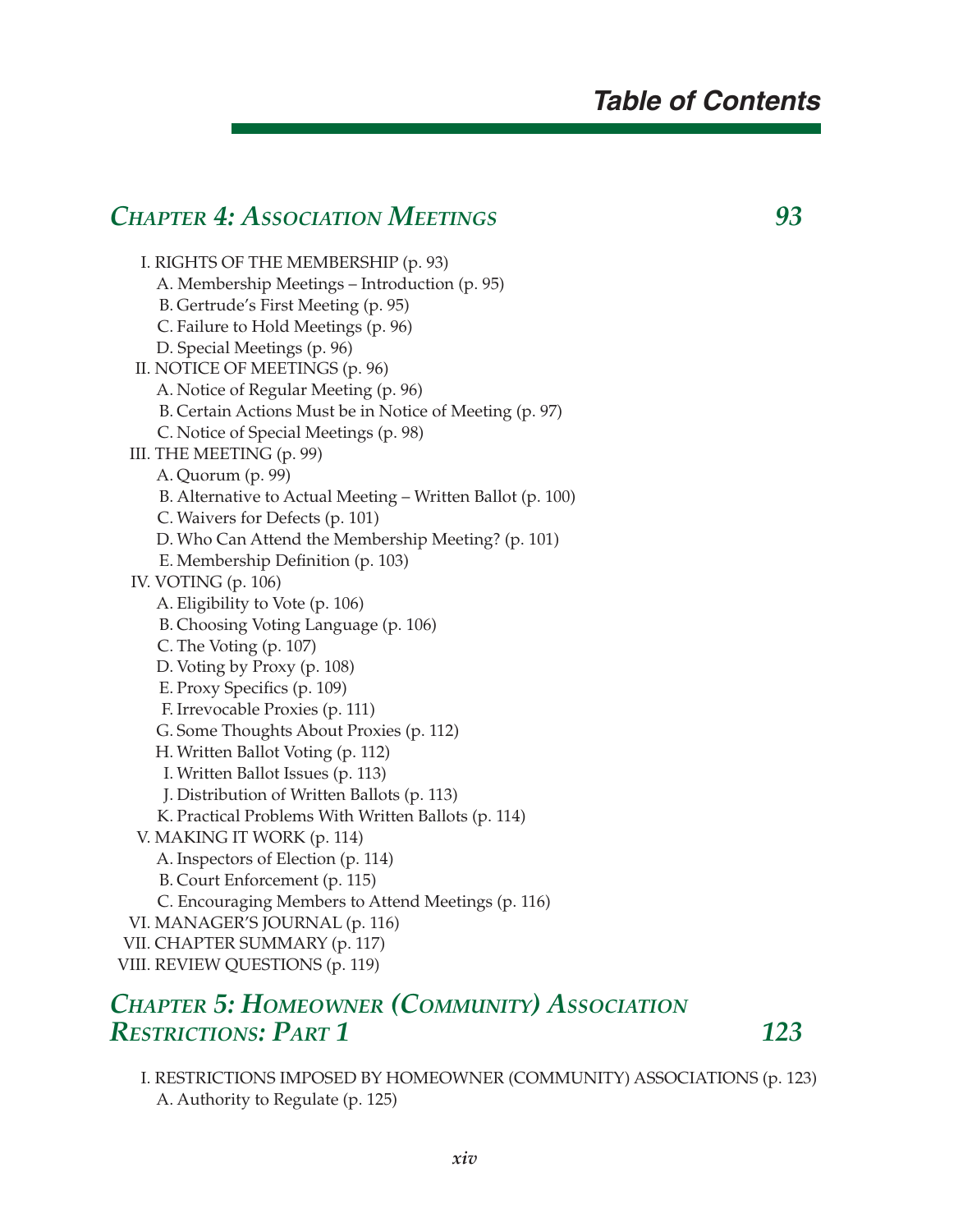B. Restrictions on Pets (p. 129)

- C. Architectural, Landscape, and Appearance Restrictions (p. 135)
- II. What About Solar Collectors? (p. 143)
	- A. Defining the Terms (p. 143)

B. Reasonable Restrictions (p. 144)

- III. MANAGER'S JOURNAL (p. 148)
- IV. CHAPTER SUMMARY (p. 152)
- V. REVIEW QUESTIONS (p. 153)

## *CHAPTER 6: HOMEOWNER (COMMUNITY) ASSOCIATION RESTRICTIONS: PART 2 157*

I. TRAFFIC ENFORCEMENT (p. 157)

- II. HOW DOES THE ASSOCIATION REGULATE PARKING? (p. 160) A. Removal of Improperly Parked Vehicles (p. 161)
- III. MANAGER'S ENFORCEMENT OF TRAFFIC ISSUES (p. 162)

IV. HOMEOWNER (COMMUNITY) ASSOCIATION USE RESTRICTIONS (p. 163)

- A. Summary of Cases (p. 170)
- B. Residences Used as Family Daycare (p. 172)
- C. Residential Care Facilities (p. 177)
- V. MANAGER'S JOURNAL (p. 180)
- VI. CHAPTER SUMMARY (p. 180)
- VII. REVIEW QUESTIONS (p. 183)

### *CHAPTER 7: ENFORCEMENT OF COVENANTS AND RESTRICTIONS 187*

 I. INTRODUCTION (p. 187) A. The Governing Documents (p. 187) B. The Law (p. 191) II. TO ENFORCE OR NOT TO ENFORCE – THAT IS THE QUESTION (p. 191) III. IF AN ASSOCIATION LOSES A LAWSUIT (p. 193) IV. COURT STANDARDS TO ENFORCE RESTRICTIONS (p. 194) A. Nahrstedt Summary (p. 194) B. Lamden Summary (p. 194) C. Dolan-King Summary (p. 195) V. FOLLOW ESTABLISHED PROCEDURE (p. 195) A. No Arbitrary Decisions (p. 195) B. Necessary Documentation (p. 197) VI. MANAGER'S JOURNAL – ESTABLISHING AND FOLLOWING ASSOCIATION PROCEDURES (p. 198) A. Put It in Writing (p. 199) B. Investigation (p. 199)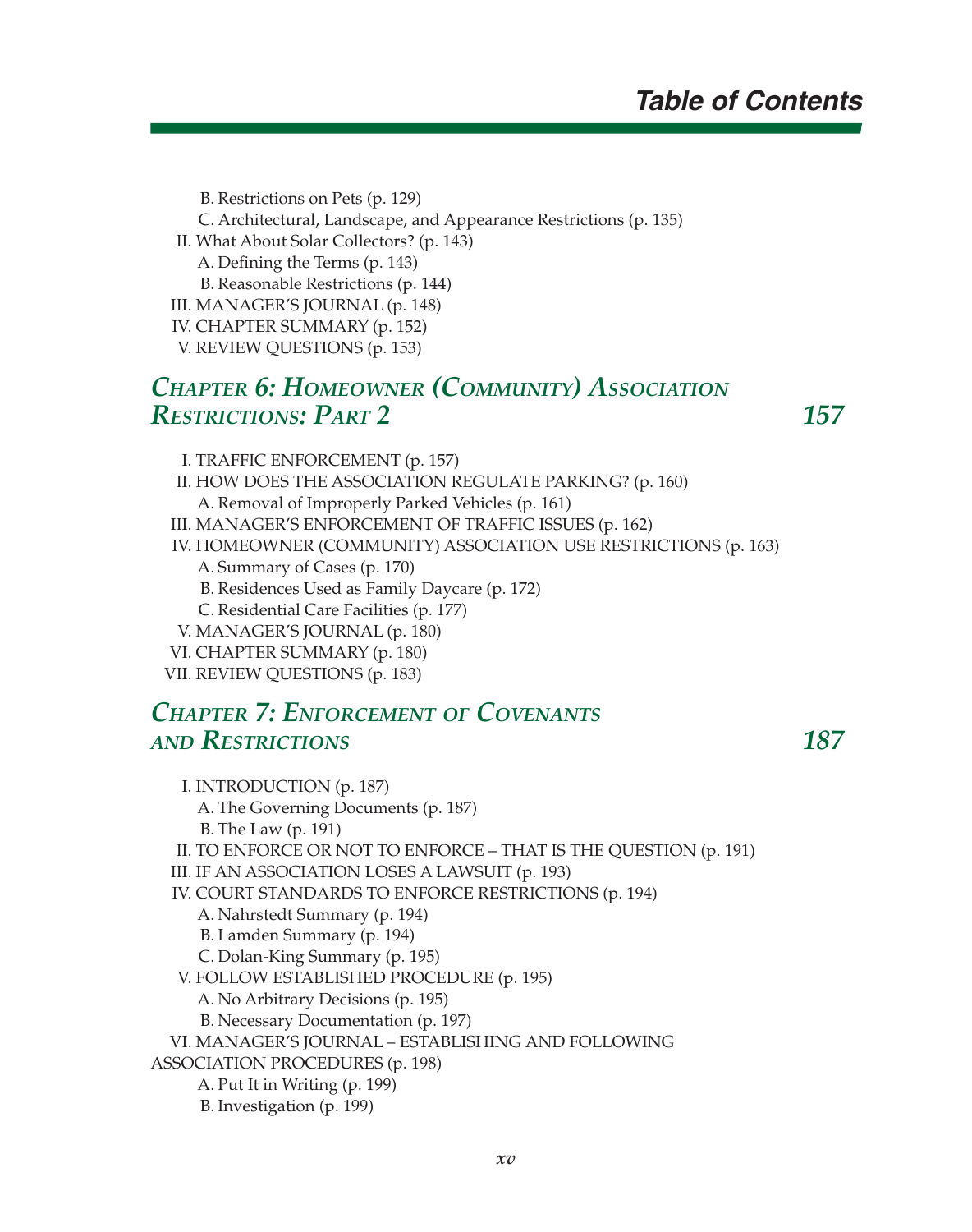C. Decision and Response (p. 199) D. In-House Enforcement (p. 200) E. A Remedy (p. 203) VII. ARBITRATION BEFORE LITIGATION (p. 207) A. What is the Alternative Dispute Resolution Procedure? (p. 207) B. Important Considerations (p. 208) C. Annual Notice (p. 208) D. Legislation Requirement (p. 209) VIII. LITIGATION ISSUES (p. 209) A. Typical Remedies for Restriction Disputes (p. 209) B. Statute of Limitations (p. 210) C. Waiver Defense (p. 211) D. Manager's Journal (p. 212) E. The Doctrine of Laches (p. 213) F. Ratification (p. 213) IX. LIMITS ON ASSOCIATION ENFORCEMENT (p. 213) X. MANAGER'S JOURNAL (p. 216) A. Cabrini Villas Summary (p. 220) XI. CIVIL CODE SECTION 1354 (p. 221) XII. CHAPTER SUMMARY (p. 223) XIII. REVIEW QUESTIONS (p. 225)

#### *CHAPTER 8: INSPECTION RIGHTS AND CHANGING GOVERNING DOCUMENTS 229*

 I. RIGHT OF INSPECTION UNDER DAVIS-STIRLING ACT (p. 229) A. Inspection Process (p. 229) B. Withholding Information (p. 232) II. RIGHT OF INSPECTION UNDER CORPORATIONS CODE (p. 233) A. Required Records (p. 233) B. The Membership List (p. 233) C. Inspection of Accounting Records and Minutes (p. 238) D. Inspection of Articles and Bylaws (p. 238) E. Inspection Rights of Directors (p. 238) III. CHANGING THE GOVERNING DOCUMENTS (p. 241) A. Introduction (p. 241) B. Changing the Articles and Bylaws (p. 241) C. Amending the Declaration (p. 244) D. Adopting and Changing Operating Rules (p. 251) E. Delivery of a Document (p. 254) IV. MANAGER'S JOURNAL (p. 255) A. Inspection Rights Summary (p. 255) B. Changing Documents Summary (p. 256)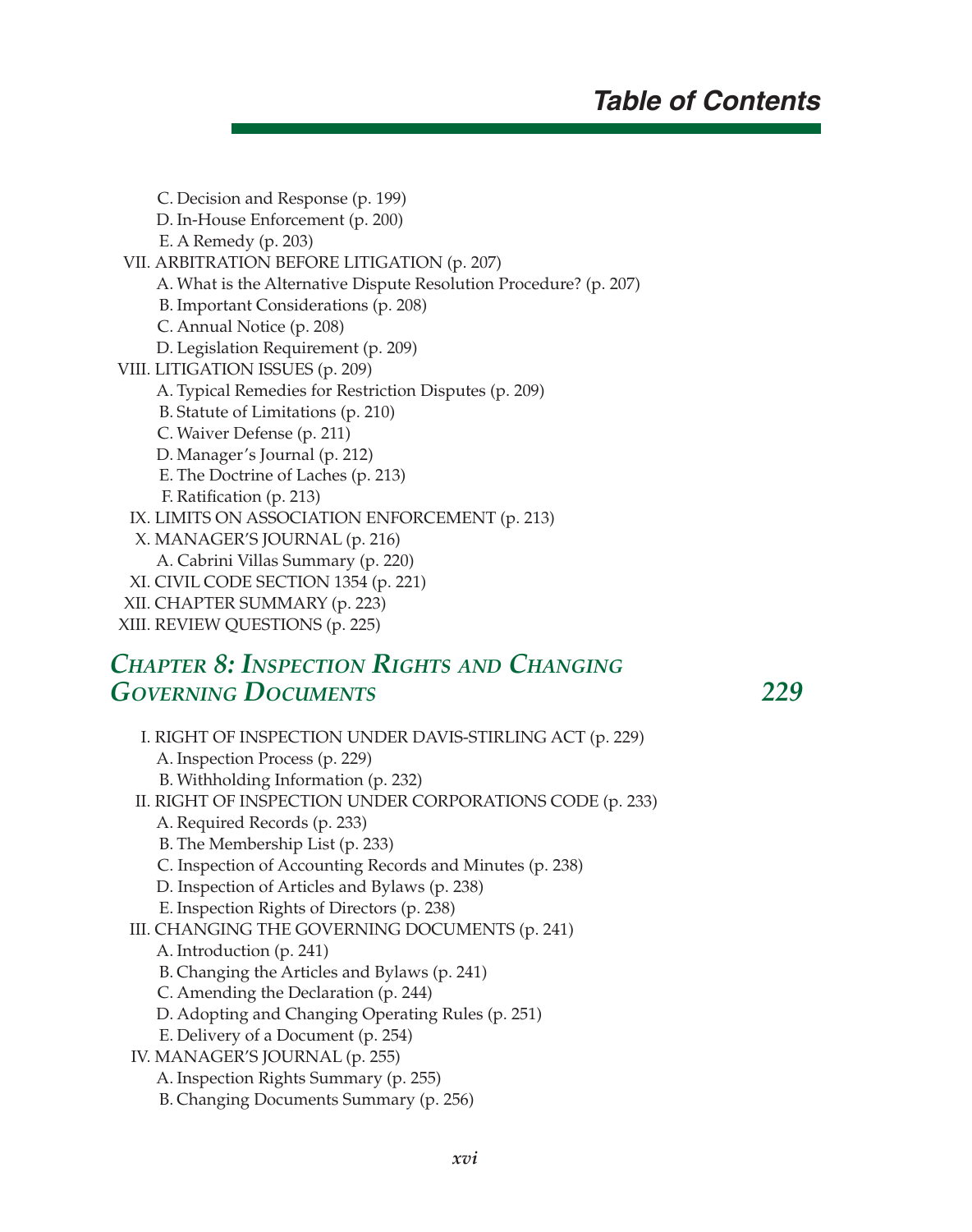C. Adopting and Changing Rules Summary (p. 257) V. CHAPTER SUMMARY (p. 258) VI. REVIEW QUESTIONS (p. 259)

#### *CHAPTER 9: FINANCIAL MANAGEMENT OF AN HOA 263*

 I. Financial Disclosure Requirements of the Association (p. 263) A. Introduction (p. 263) B. Preparation (p. 265) C. The HOA Pro Forma Operating Budget (p. 266) II. ESTIMATED REVENUE AND EXPENSES ON AN ACCRUAL BASIS (p. 268) A. HOA Operating Expenses (p. 268) B. Improvement Expenses (p. 277) III. SUMMARY OF THE HOA'S RESERVES (p. 277) A. Conducting the Major Component Analysis (p. 279) B. The Remaining (Useful) Life of the Major Component (p. 282) C. Determining Replacement Costs (p. 283) D. Acquiring Reserve Funds (Contributions) (p. 283) E. What About the Inflation Rate? (p. 285) IV. SPENDING RESERVE FUNDS (p. 288) V. ESTIMATED REVENUE (p. 288) A. Determining Assessment Income From Expense (p. 288) B. Other Association Income (p. 289) VI. FINANCIAL STATEMENT REVIEW (p. 290) VII. CHAPTER SUMMARY (p. 292)

VIII. REVIEW QUESTIONS (p. 294)

#### *CHAPTER 10: ASSESSMENTS BY THE ASSOCIATION 297*

 I. ASSESSMENTS BY THE ASSOCIATION (p. 297) A. Increasing Regular Assessments (p. 300) B. Setting Special Assessment Amounts (p. 300) C. Emergency (Special) Assessments (p. 301) D. Notice of Assessment Increases (p. 302) E. Delinquent Assessments (p. 302) F. Assessments Protected From Judgment Creditors of the Association (p. 302) II. HOW THE ASSOCIATION CAN COLLECT ASSESSMENTS (p. 303) A. Association Records Statement to Help Owners Pay (p. 305) B. When Assessments Are Due (p. 306) III. ENFORCING ASSESSMENT LIENS (p. 307) A. The Pre-Lien Notice (p. 307) B. The Association Records a Notice of Delinquent Assessment (p. 310) C. The Common Area Damage Lien (p. 311) D. Lien Limits (p. 311)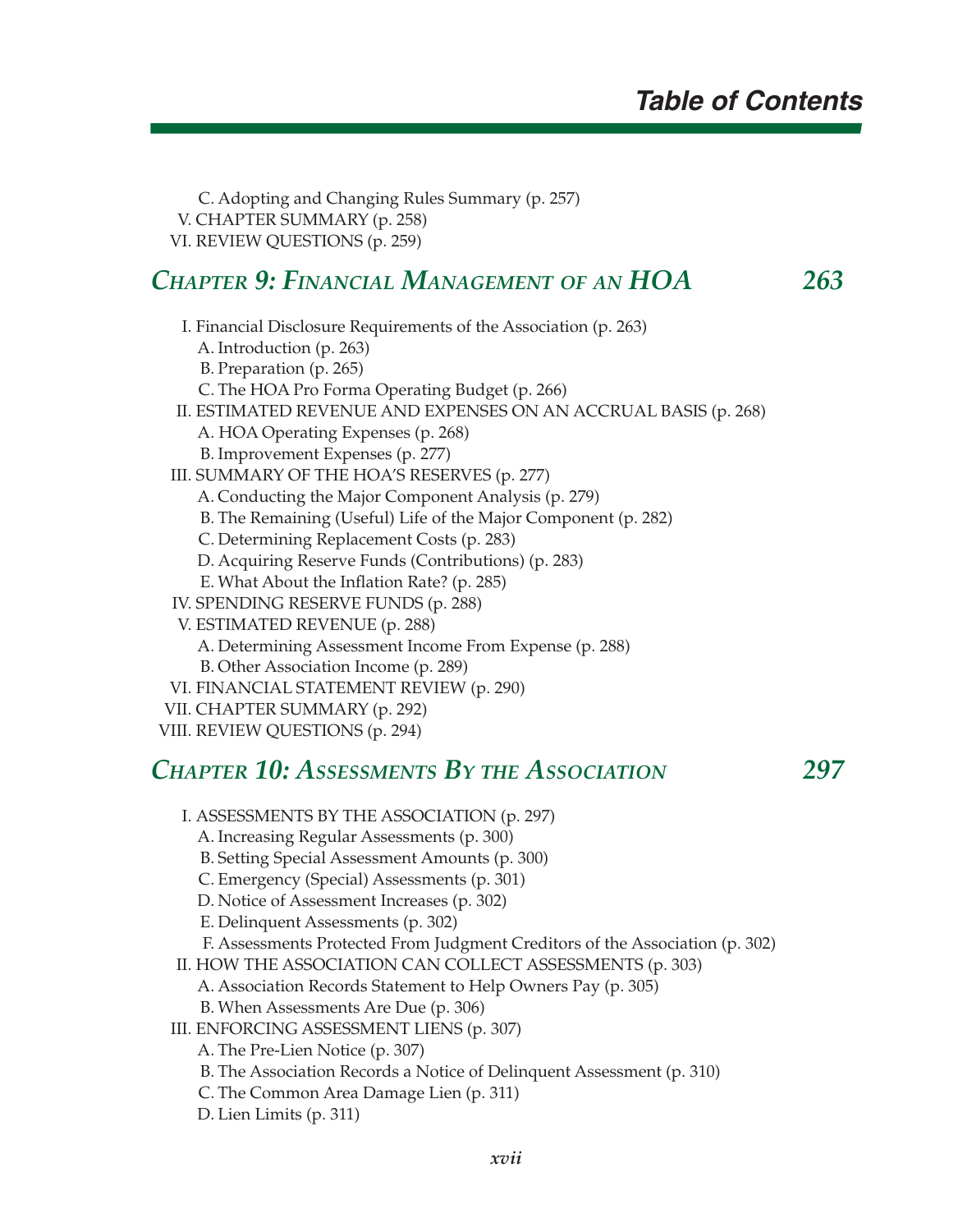E. The Lien is Recorded: What Now? (p. 312) F. Deed in Lieu of Foreclosure (p. 312) G. Owner Disputes Amount and Pays Lien Under Protest (p. 313) H. Resolving Dispute Through Alternative Dispute Resolution (ADR) (p. 313) I. Unresolved Areas of Concern for Management (p. 316) J. Nonjudicial Foreclosure (p. 317) K. Foreclosure of the Assessment Lien (p. 318) L. Judicial Foreclosure (p. 322) IV. PROPERTY OWNER IN BANKRUPTCY (p. 322) V. MANAGER'S JOURNAL (p. 324) VI. CHAPTER SUMMARY (p. 325) VII. REVIEW QUESTIONS (p. 327)

#### *CHAPTER 11: AGENCY, CONTRACTING WITH OTHERS, AND DISCRIMINATION 331*

 I. ASSOCIATION CONTRACTS (p. 334) A. The Concept (p. 334) B. Terms and Definitions (p. 335) C. Termination of the Offer (p. 337) D. Acceptance of Contract Offers (p. 339) E. Contractual Capacity (p. 340) F. Consideration (p. 341) G. Unlawful Actions (p. 341) H. Licensing Statutes (p. 342) I. Statute of Frauds (p. 343) J. Mistake (p. 346) K. Actual Fraud (p. 347) L. Conditions (p. 349) M. Satisfaction Clauses (p. 350) N. Time for Performance (p. 351) O. Final Agreement Clause (p. 351) P. Breach of Contract (p. 352) II. CONTRACTING THROUGH AGENTS (p. 353) A. Introduction (p. 353) B. Considering Outside Management (p. 353) C. Agents for the Association (Corporation) (p. 355) D. Hubie Highlands Example (p. 356) E. Typical Duties for a Manager (p. 357) F. The Employee, the Agent, and the Independent Contractor (p. 358) G. Creation of the Agency (p. 359) H. The Agent's Relationship With the Principal (p. 360) I. Duties of Principal to Agent (p. 362)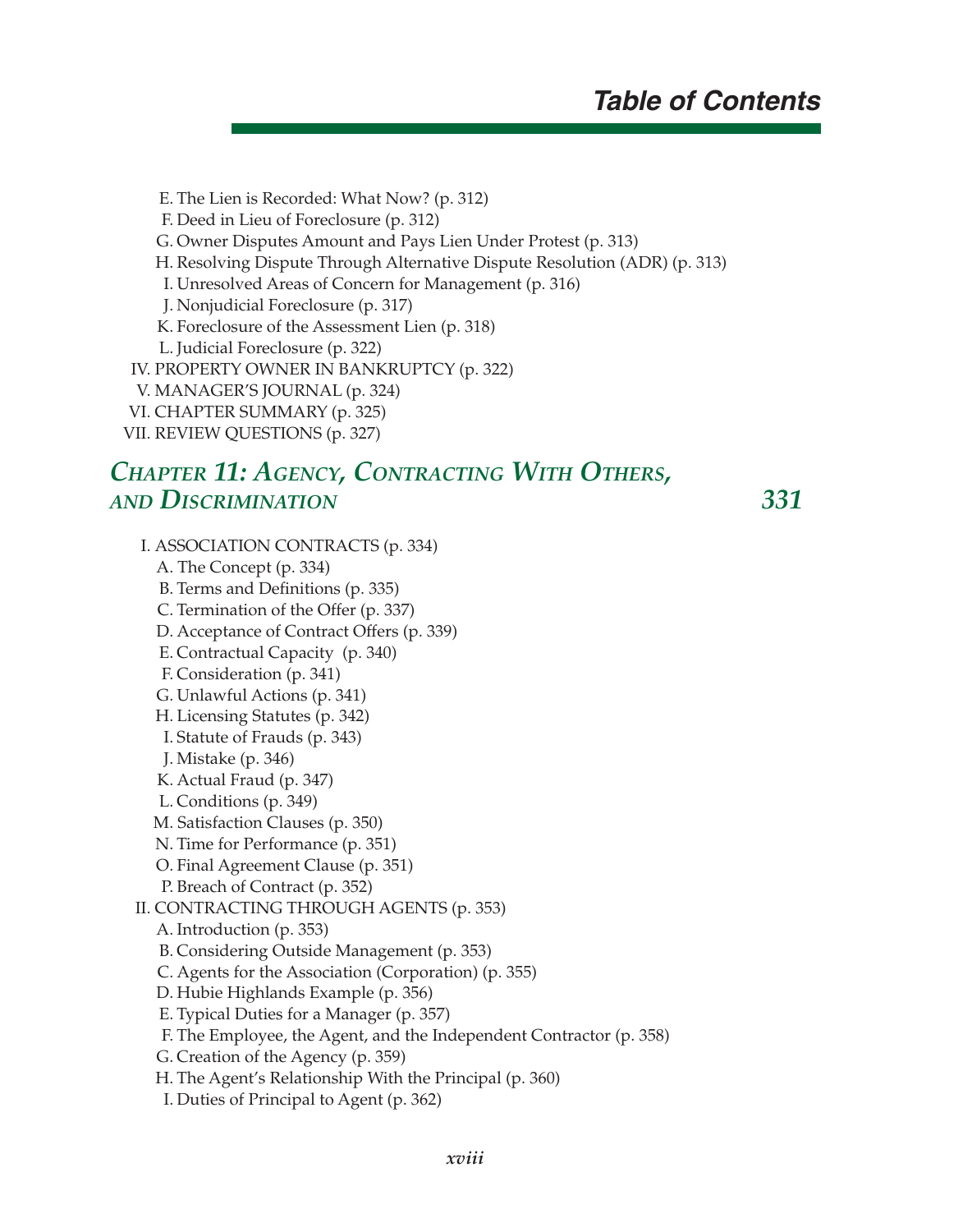J. The Relationship Between the Principal, the Third Person, and the Agent (p. 362)

K. Undisclosed Principal (p. 364)

L. The Relationship Between the Agent and the Third Person (p. 365)

M. Termination of the Agency (p. 366)

N. Principal's Liability for Acts of the Agent (p. 368)

O. Employer's Liability for Actions of Independent Contractors (p. 370)

III. Required Disclosures and Conduct for

California CID Managers (p. 371)

A. Business and Professions Code (p. 371)

B. Annual Disclosure (p. 372)

C. Certified CID Manager (p. 373)

D. Davis-Stirling Act Disclosures (p. 373)

IV. DISCRIMINATION IN EMPLOYMENT CONTRACTS (p. 375)

A. Age Discrimination in Employment Act (p. 375)

B. Americans With Disabilities Act of 1990 (p. 375)

C. Title VII of the Civil Rights Act of 1964 (p. 377)

D. Equal Pay and Compensation Discrimination (p. 381)

E. Filing a Complaint With the EEOC (p. 381)

F. Prohibited Discrimination in California (p. 382)

- V. Chapter Summary (p. 383)
- VI. REVIEW QUESTIONS (p. 387)

#### *CHAPTER 12: SALES AND LEASES, FAIR HOUSING, AND INSURANCE 391*

 I. RESTRICTIONS ON SALES AND LEASES (p. 391) A. Introduction (p. 391) B. State Legislation (p. 393) C. Signs – For Sale or For Rent (p. 397) D. Association Collects From Tenant (p. 397) E. Dealing With Problem Tenants (p. 398) II. FEDERAL FAIR HOUSING ACT (p. 399) A. Discrimination (p. 399) B. Housing for Older Persons (p. 402) C. Exemption From Illegal Discrimination (p. 403) III. CALIFORNIA FAIR EMPLOYMENT AND HOUSING ACT (p. 403) A. Illegal Discrimination Defined (p. 403) B. Illegal Discriminatory Activities (p. 404) C. Housing For Older Persons (p. 405) IV. CALIFORNIA UNRUH CIVIL RIGHTS ACT (p. 406) A. Introduction (p. 406) B. Housing For Older Persons (p. 406) C. Residents Not 55 or Older (p. 407)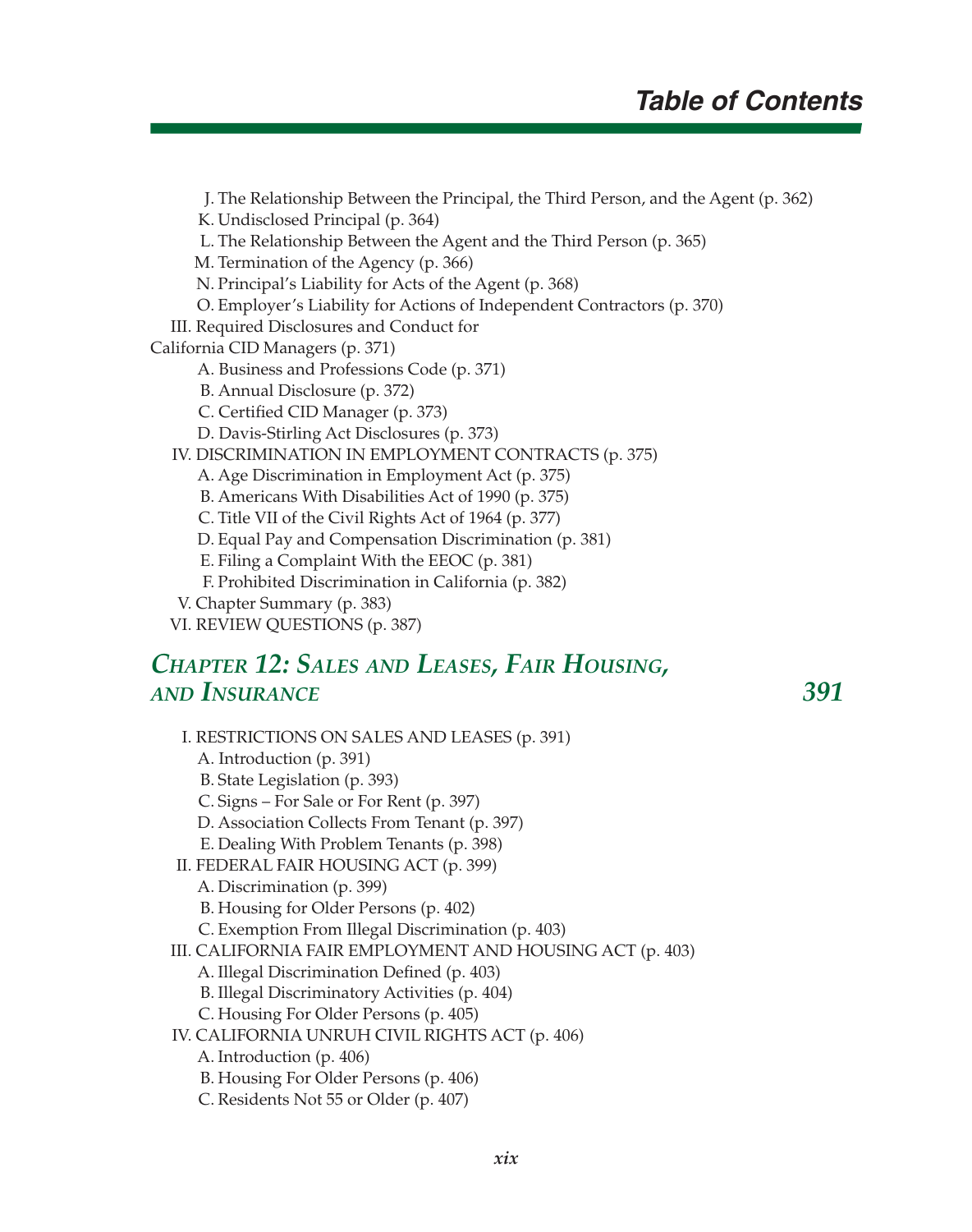V. MANAGER'S JOURNAL (FAIR HOUSING) (p. 409) VI. DAVIS-STIRLING REQUIREMENTS REGARDING DISABILITIES (CALIFORNIA LAW) (p. 410) VII. REMEDIES (p. 411) A. Federal Housing Administrator (FHA) (p. 411) B. Fair Employment and Housing Act (FEHA) (p. 411) C. Unruh Act (p. 411) VIII. PROPERTY AND LIABILITY INSURANCE (p. 414) A. Introduction (p. 414) B. Individual Owners (p. 415) C. Insurance For the Homeowner (Community) Association (p. 420) IX. CHAPTER SUMMARY (p. 431) X. REVIEW QUESTIONS (p. 434)

#### *CHAPTER 13: OVER-THE-AIR RECEPTION DEVICES RULE 437*

 I. INTRODUCTION (p. 437) II. RESOLVING DISPUTES (p. 440) III. DISPUTES RESOLVED BY THE COMMISSION (p. 441) A. In the Matter of Michael J. MacDonald (p. 442) B. In the Matter of CS Wireless Systems, Inc. (p. 444) C. In Re Jordan E. Lourie (p. 445) D. In Re Jason Peterson (p. 446) E. In the Matter of James Sadler (p. 447) F. In Re Jay Lubliner and Deborah Galvin (p. 449) G. In the Matter of Trabue (p. 450) H. In the Matter of Holliday (p. 452) I. In the Matter of Roberts (p. 453) J. In the Matter of Wojcikewicz (p. 455) K. In the Matter of Bell Atlantic Video Services Company (p. 458) L. In the Matter of Frankfurt (p. 459) IV. MANAGER'S JOURNAL (p. 467) V. FCC: OVER-THE-AIR RECEPTION DEVICES RULE (p. 468) VI. CHAPTER SUMMARY (p. 481) VII. REVIEW QUESTIONS (p. 482)

#### *CHAPTER 14: LAW AND THE COURTS 485*

 I. INTRODUCTION (p. 485) II. SOURCES OF LAW (p. 487) A. Constitutions (p. 488) B. Statutory Law (p. 488)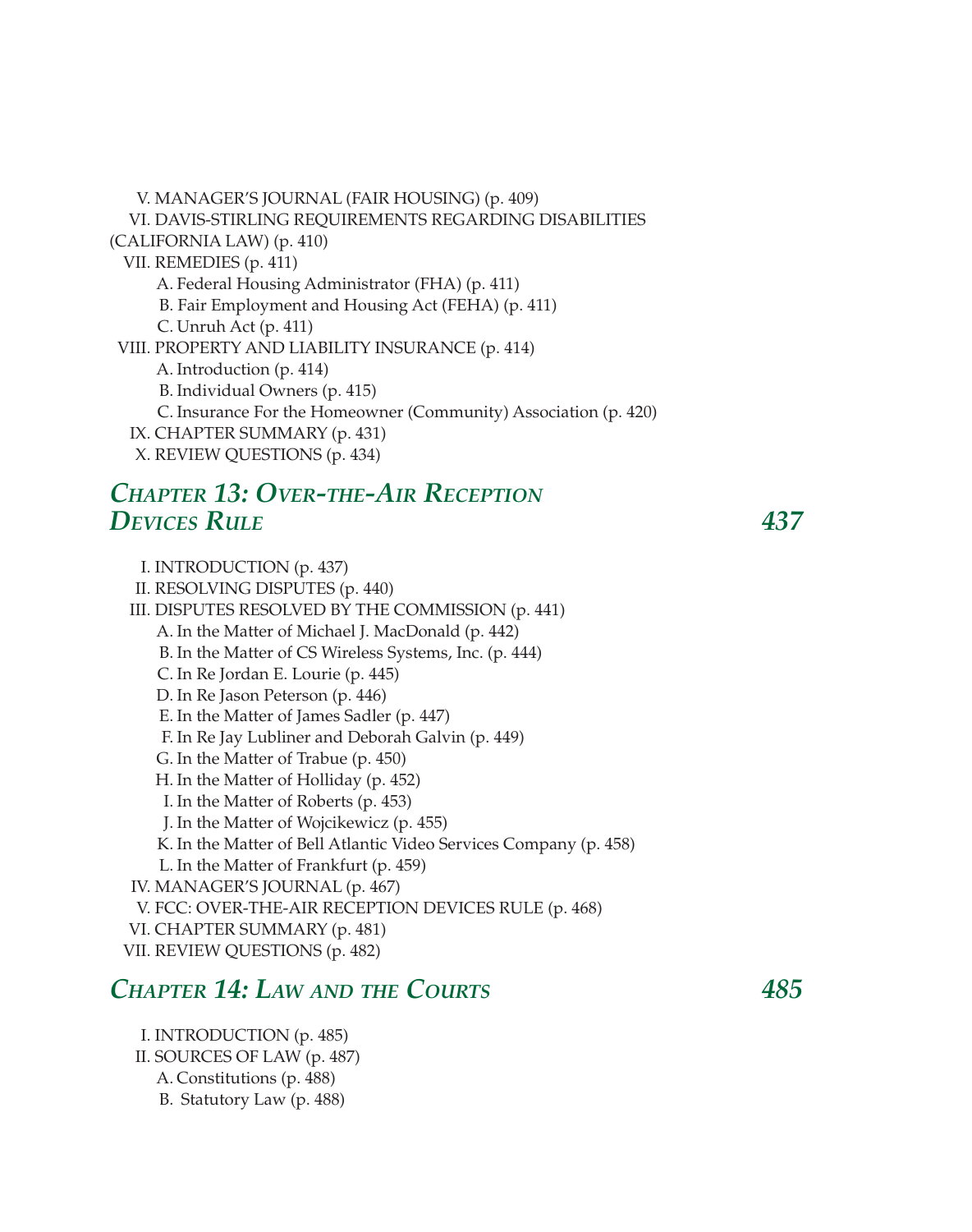C. Common Law (p. 489) D. Judicial Stability (p. 490) E. Administrative Law (p. 492) III. CLASSIFICATIONS OF LAW (p. 493) A. Substantive Versus Procedural (p. 493) B. Public or Private (p. 493) C. Civil or Criminal (p. 493) D. Law Versus Equity (p. 494) IV. COURT SYSTEMS (p. 494) A. Types of Courts (p. 495) B. Federal Courts (p. 496) C. State Courts (p. 500) D. Venue (p. 503) E. Court Procedures (p. 505) V. HOW TO FIND CALIFORNIA LEGISLATION (p. 520) VI. HOW TO FIND CALIFORNIA COURT DECISIONS (p. 520) VII. HOW TO FIND COURT DECISIONS FROM OTHER STATES (p. 521) VIII. USING CALIFORNIA'S SMALL CLAIMS COURT (p. 522) IX. CHAPTER SUMMARY (p. 527) X. REVIEW QUESTIONS (p. 529)

#### *CHAPTER 15: ALTERNATIVE DISPUTE RESOLUTION (ADR) 533*

 I. INTRODUCTION (p. 533) II. NEGOTIATION (p. 536) A. Distributive Negotiation (Win-Lose) (p. 537) B. Integrative Negotiation (Win-Win) (p. 537) C. Negotiation Preparation (p. 538) D. Actual Negotiations (p. 538) E. Concluding Negotiations (p. 539) III. MEDIATION (p. 540) A. Judicial Mediation (p. 540) B. Private Mediation (p. 541) C. Advantages of Mediation (p. 541) D. The Mediator (p. 542) E. Process of Mediation (p. 543) IV. EARLY NEUTRAL EVALUATION (ENE) (p. 545) V. MINI-TRIALS (p. 546) VI. SUMMARY JURY TRIAL (p. 546) VII. ARBITRATION (p. 547) A. Court-Annexed Arbitration (p. 549) B. Private Arbitration (p. 550) C. Starting the Arbitration (p. 551) D. Selecting the Arbitrator (p. 552)